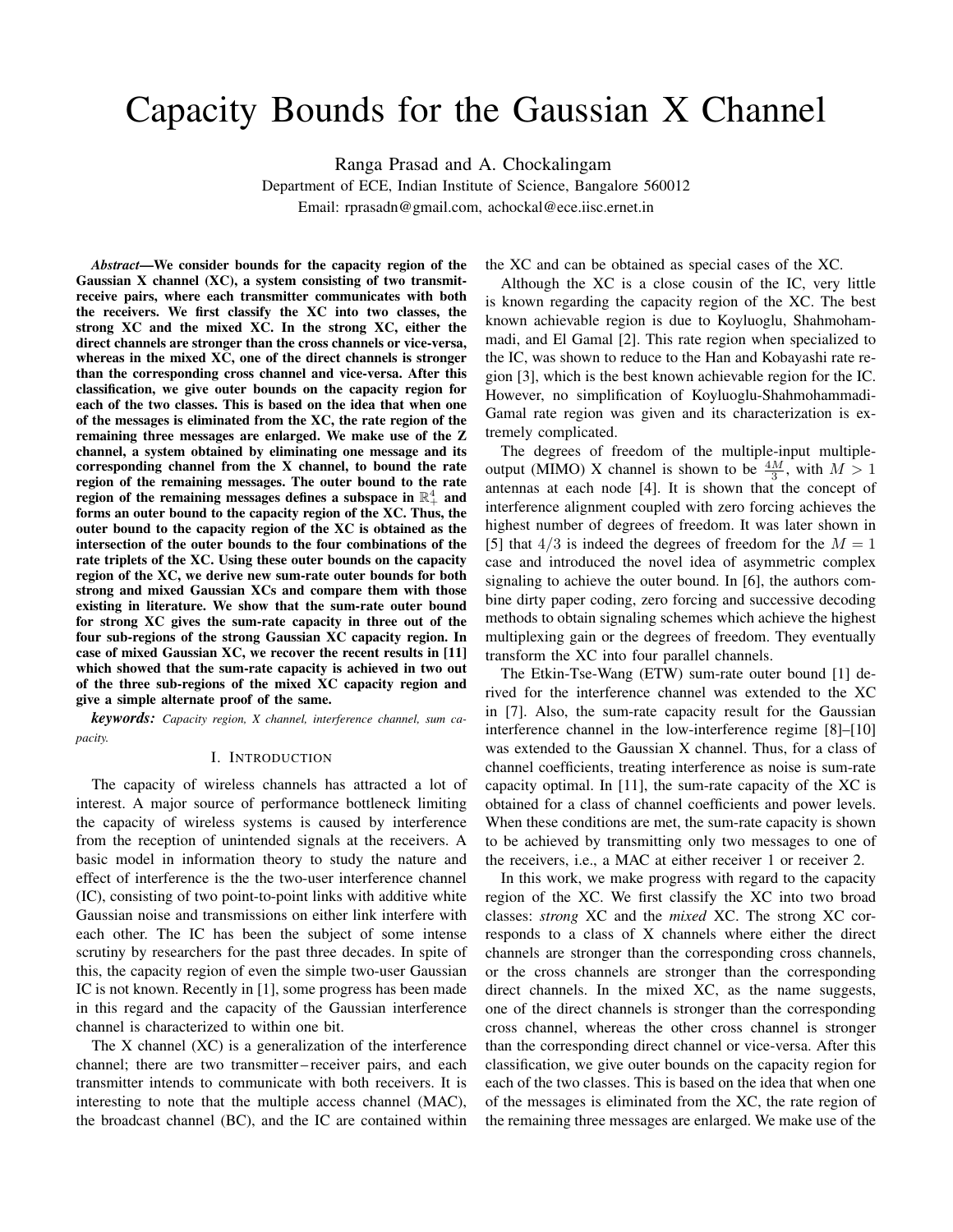Z channel, a system obtained by eliminating one message and its corresponding channel from the X channel, to bound the rate region of the remaining messages. We show that the outer bound to the rate region of the remaining messages defines a subspace in  $\mathbb{R}^4_+$  and forms an outer bound to the capacity region of the XC. Thus, the outer bound to the capacity region of the XC is obtained as the intersection of the outer bounds to the four combinations of the rate triplets of the XC. Using these bounds on the capacity region of the XC, we derive new sum-rate outer bounds for both strong and mixed Gaussian XCs and compare them with those existing in literature. We show that the derived sum-rate outer bounds give sum-rate capacity in certain regions of the XC capacity region. We summarize these results below.

*1) Strong XC:*

- The sum-rate outer bound gives the sum-rate capacity in three out of the four sub-regions of the strong XC capacity region.
- In one of the regions, it is optimal to operate the XC as an IC and treat interference as noise. This corresponds to the noisy-interference or low-interference sum-rate capacity result obtained in [7]. However, we show that the region we obtain is much larger and contains the region in [7] as a subset.
- In the other two regions, it is optimal to operate the XC as a MAC to either receiver 1 or receiver 2.
- We show that the new sum-rate bound outperforms both ETW bounds given in [7].
- *2) Mixed XC:*
- The sum-rate outer bounds give the sum-rate capacity in two out of the three sub-regions of the mixed XC capacity region. This result was first obtained in [11]. We give an alternate proof of this result and show that it arises as a natural consequence of the outer bound to the capacity region.
- In both regions, it is optimal to operate the XC as a MAC to one of the receivers.
- We show that the sum-rate outer bounds outperform the ETW bounds [7] in the above two regions, whereas in the third region, further analysis is needed to ascertain the comparative tightness of the bounds.

The rest of this paper is organized as follows. The system model is presented in Section II. In Section III, we discuss the classification of XCs. In Section IV, we collect some results on the capacity region of the Z channel, and make use of these results to derive an outer bound on the capacity region of the XC in Section V. In Sections VI and VII, we derive the outer bounds on the capacity region of strong and mixed XC, respectively, and give new sum-rate outer bounds for both classes. Conclusions are presented in Section VIII.

We use lowercase letters for scalars and boldface lowercase letters for vectors.  $h(\cdot)$  denotes binary differential entropy of a continuous random variable or vector,  $I(\cdot; \cdot)$  denotes mutual information, and  $E\{\cdot\}$  denotes the expectation operation. All logarithms are to base 2 unless otherwise specified.



Fig. 1. Gaussian X channel system model.

| Class | Name                    | <b>Channel Constraints</b>                                                                |
|-------|-------------------------|-------------------------------------------------------------------------------------------|
| A     |                         | Strong Direct Channel Gain XC $ h_{11} ^2 \geq  h_{21} ^2$ ; $ h_{22} ^2 \geq  h_{12} ^2$ |
| B     |                         | Strong Cross Channel Gain XC $  h_{11} ^2 \leq  h_{21} ^2$ ; $ h_{22} ^2 \leq  h_{12} ^2$ |
| C     | Mixed Channel Gain XC 1 | $\left   h_{11} ^2 \geq  h_{21} ^2;  h_{22} ^2 \leq  h_{12} ^2 \right $                   |
| D     | Mixed Channel Gain XC 2 | $\left   h_{11} ^2 \leq  h_{21} ^2;  h_{22} ^2 \geq  h_{12} ^2 \right $                   |

TABLE I GENERAL CLASSIFICATION OF X CHANNELS

### II. SYSTEM MODEL

The Gaussian X channel system model is shown in Fig. 1. We consider the single-input single-output (SISO) case, where both transmitters and both receivers are equipped with single antenna each. As shown in Fig. 1, the X channel has four independent messages,  $W_{11}$ ,  $W_{12}$ ,  $W_{21}$ ,  $W_{22}$ , where  $W_{ij}$ is the message transmitted from transmitter  $j$  to receiver  $i$ . We assume a flat-fading environment. Let  $h_{rt}$  denote the channel gain from transmitter t to receiver  $r, \forall t, r \in \{1, 2\}.$ The channel gains are assumed to be independent circularly symmetric complex Gaussian (CSCG) random variables with unit variance, i.e.,  $h_{rt} \sim \mathcal{CN}(0, 1)$ . The received symbols  $y_r$ at receiver  $r, r = 1, 2$  are given by

$$
y_1 = h_{11} x_1 + h_{12} x_2 + n_1 \tag{1}
$$

$$
y_2 = h_{21}x_1 + h_{22}x_2 + n_2, \tag{2}
$$

where  $x_t$  is the transmitted symbol by transmitter t and  $n_r$  is a CSCG random variable with unit variance. Transmitter  $t$  is subject to a separate power constraint  $\mathbb{E}[|x_t|^2] \leq P_t$ .

# III. CLASSIFICATION OF X CHANNELS

In this section, we attempt to classify the X channel based on the channel parameters. Depending on the magnitude of the channel parameters, the XC can be classified into the four classes shown in Table I.

In class A, i.e., strong direct channel gain XC, the direct channel gains  $|h_{11}|^2$  and  $|h_{22}|^2$  are greater than the cross channel gains  $|h_{21}|^2$  and  $|h_{12}|^2$ , respectively. Exactly the opposite is true for class B. As the name suggests, in case of the mixed channel gain XC, one of the direct channels is stronger than the corresponding cross channel, whereas the other cross channel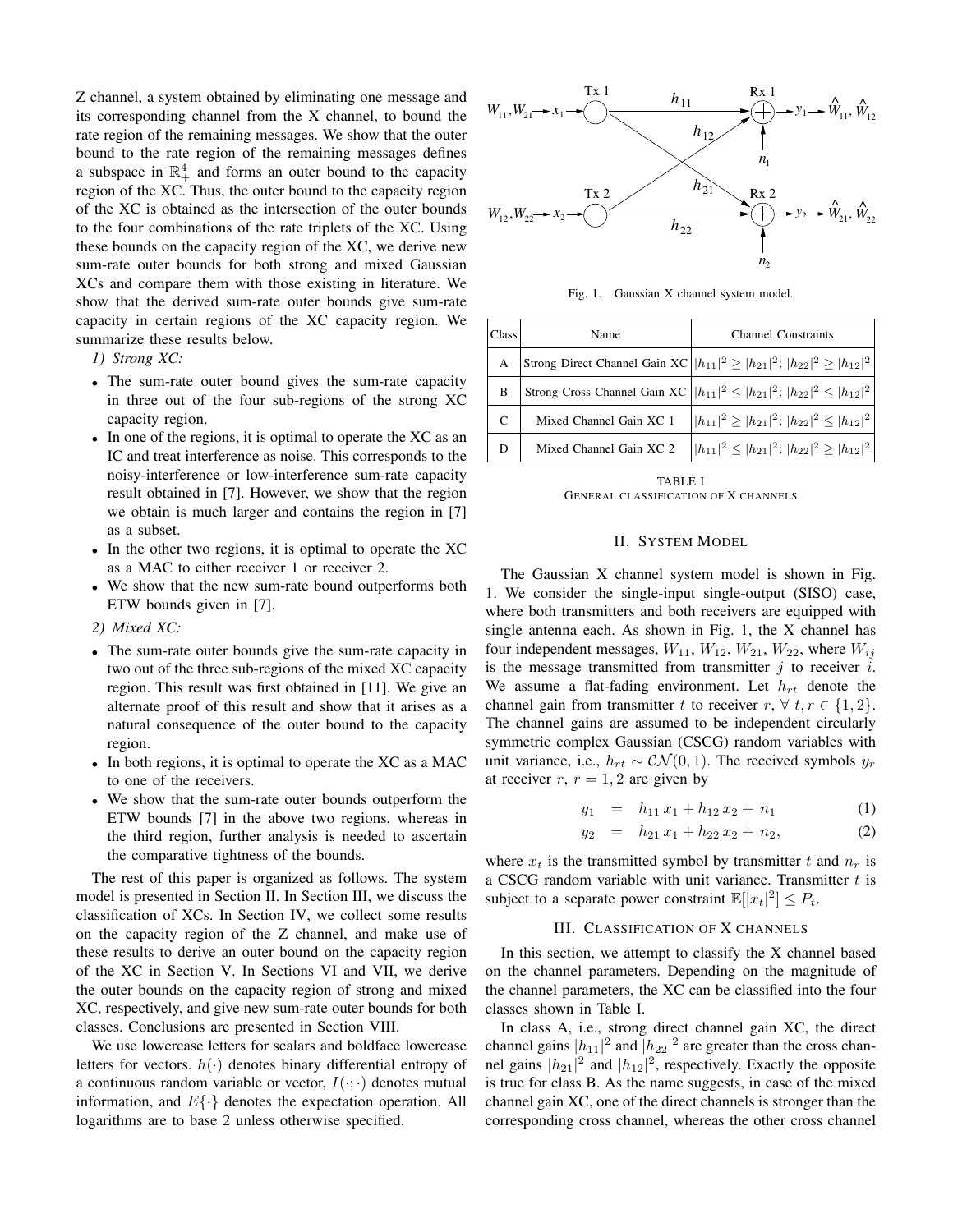| Name | Channel constraints                                                                                              |                  |
|------|------------------------------------------------------------------------------------------------------------------|------------------|
|      | General XC                                                                                                       | Standard form XC |
|      | Strong XC $ h_{11} ^2 \geq  h_{21} ^2$ ; $ h_{22} ^2 \geq  h_{12} ^2    \alpha ^2 \leq 1$ ; $ \beta ^2 \leq 1$   |                  |
|      | $ h_{11} ^2 \leq  h_{21} ^2$ ; $ h_{22} ^2 \leq  h_{12} ^2    \alpha ^2 \geq 1$ ; $ \beta ^2 \geq 1$             |                  |
|      | Mixed XC $\left   h_{11} ^2 \ge  h_{21} ^2;  h_{22} ^2 \le  h_{12} ^2 \right   \alpha ^2 \ge 1;  \beta ^2 \le 1$ |                  |
|      | $ h_{11} ^2 \leq  h_{21} ^2$ ; $ h_{22} ^2 \geq  h_{12} ^2    \alpha ^2 \leq 1$ ; $ \beta ^2 \geq 1  $           |                  |

TABLE II CLASSIFICATION OF X CHANNELS

is stronger than the corresponding direct channel. Note that as per the classification of the interference channel [9], class A, i.e., strong direct channel gain XC corresponds to the weak IC. Class B corresponds to the strong IC and classes C and D correspond to the mixed IC. The capacity region of the IC is known only in the strong interference region.

We show below that a class B channel can be converted to a class A channel and vice-versa. Further, except for an interchange in the message variables, the capacity region remains unchanged. A similar relationship exists between channels in class C and class D. In other words, the capacity regions of class B and class D can be obtained by converting them to class A and class C channels, respectively.

Consider an XC belonging to Class B, i.e., it has the following channel parameters:  $|h_{11}|^2 \leq |h_{21}|^2$  and  $|h_{22}|^2 \leq |h_{12}|^2$ . First, we exchange the role of receiver 1 and receiver 2. This does not alter the capacity region of the XC since the output equations (1) and (2) remain the same.

Let the channel parameters be renamed as follows:  $h'_{11} =$  $h_{21}, h'_{12} = h_{22}, h'_{21} = h_{11}, h'_{22} = h_{12}.$  This channel can now be represented in a form identical to the XC in Fig. 1 and the relationship between the channel parameters can be written as  $|h'_{11}|^2 \geq |h'_{21}|^2$  and  $|h'_{22}|^2 \geq |h'_{12}|^2$ . Notice that this is the condition for XCs belonging to class A. The sole difference is in the interchange of the messages due to an exchange in the receivers. This shows that the capacity region remains unchanged when a class B channel is transformed to a class A channel. Using the same strategy, it can be shown that a similar relationship exists between channels in classes C and D.

Thus, we classify the XC into the two broad classes shown in Table II. The strong XC corresponds to a class of X channels where either the direct channels are stronger than the corresponding cross channels, or the cross channels are stronger than the corresponding direct channels. In the mixed XC, as the name suggests, one of the direct channels is stronger than the corresponding cross channel, whereas the other cross channel is stronger than the corresponding direct channel or vice-versa. Thus, unlike the IC, the XC can be broadly classified into just two classes. This can be intuitively explained as below. Since each transmitter communicates with both receivers, we see that in the strong cross channel gain case, each transmitter can utilize the strong cross channels to



Fig. 2. Standard form XC.

allocate appropriate rates to the cross messages. It is clear that by exchanging the receivers, this case can be mapped back to the strong direct gain XC. It is interesting to note that such a phenomenon does not happen in the IC. This is because, the cross channels always constitute interference at the receivers. Thus, we see that the strong and weak classes of the IC coalesce together in case of the XC.

### *A. XC in Standard Form*

The XC can be written in the standard form shown in Fig. 2 [12]. The input-output equations for the standard form XC are

$$
\tilde{y}_1 = \tilde{x}_1 + \alpha \tilde{x}_2 + \tilde{n}_1 \tag{3}
$$

$$
\tilde{y}_2 = \beta \tilde{x}_1 + \tilde{x}_2 + \tilde{n}_2, \tag{4}
$$

where  $\alpha = h_{12}/h_{22}$  and  $\beta = h_{21}/h_{11}$ .  $\tilde{n}_1$  and  $\tilde{n}_2$  are CSCG random variables with unit variance. The new power constraint at transmitter *i* is given by  $\tilde{P}_i = |h_{ii}|^2 P_i$ ,  $i = 1, 2$ .

There are certain advantages to this formulation, namely, we need to deal with only two complex variables as against four for the general XC. Moreover, the relationship between the channel parameters can be characterized elegantly in the standard form XC. To illustrate this, the constraint for the strong XC in Table II can be written compactly as  $|\alpha|^2 \leq 1$ ,  $|\beta|^2 \leq 1$ , or  $|\alpha|^2 \geq 1$ ,  $|\beta|^2 \geq 1$ . However, in this paper, we derive all the results in terms of the actual channel parameters and do not engage the standard form XC. These results can easily be specialized to the standard form XC by substituting  $h_{11} = h_{22} = 1$ ,  $h_{12} = \alpha$  and  $h_{21} = \beta$ .

Using the standard form XC, the different classes of the XC can be illustrated with the help of a graph plotted in the  $|\alpha|^2 - |\beta|^2$  plane as shown in Fig. 3. Apart from strong and mixed XC regions, certain other regions can be identified. If either  $\alpha = 0$  or  $\beta = 0$ , then the channel becomes the Z channel (see Section IV for a description of Z channels). If  $\alpha\beta = 1$ , then the XC is said to be degraded, and is represented by the hyperbola  $|\alpha|^2 |\beta|^2 = 1$ . This can be easily proved as follows: When  $|\alpha|^2 \ge 1$  and  $|\beta|^2 \le 1$ , multiply (3) by  $\beta$ . It is clear that receiver 1 has a less noisier version of receiver 2's output. Thus,  $\tilde{y}_2$  is a degraded version of  $\tilde{y}_1$  and the sumrate is maximized by the MAC formed by transmitters 1 and 2 to receiver 1 [11]. Similar arguments can be applied when  $|\alpha|^2 \le 1$  and  $|\beta|^2 \ge 1$ . In the strong XC region, in order to satisfy the condition for degradedness, we have the constraint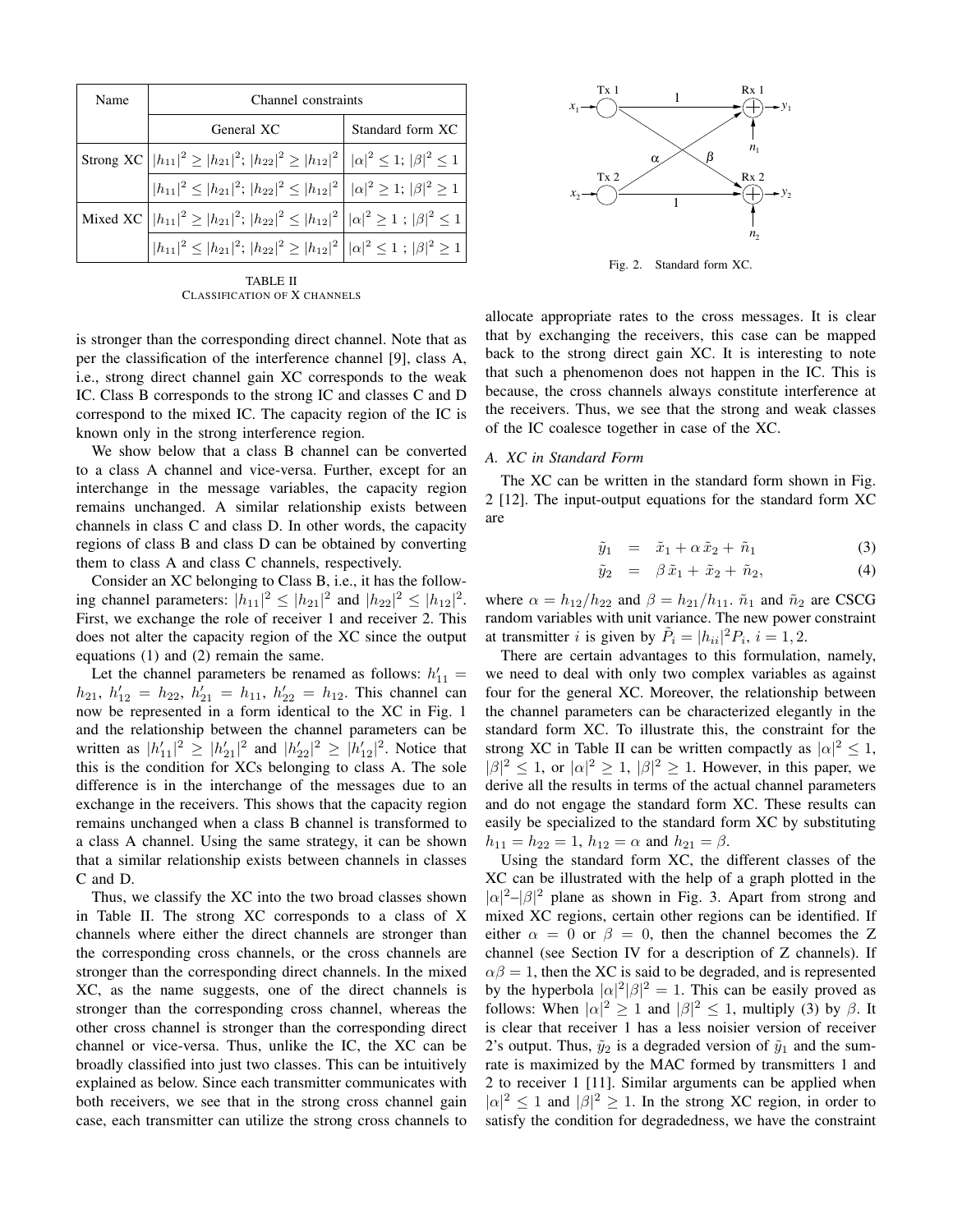

Fig. 3. Different classes of two-user XCs.

 $|\alpha|^2 = |\beta|^2 = 1$ . This can also be inferred from the graph since the hyperbola intersects the strong XC region only at the point  $(1, 1)$ . Finally, the symmetric Gaussian XC refers to the case where  $P_1 = P_2$  and  $|\alpha|^2 = |\beta|^2$ .

Throughout the rest of the paper, strong XC refers to the X channel where the direct channels are stronger than the cross channels, i.e.,  $|h_{11}|^2 \geq |h_{21}|^2$  and  $|h_{22}|^2 \geq |h_{12}|^2$ . Similarly, mixed XC refers to X channel where  $|h_{11}|^2 \geq |h_{21}|^2$  and  $|h_{22}|^2 \leq |h_{12}|^2$ .

#### IV. Z CHANNELS

In this section, we collect some results on the capacity region of the Z channel, which will be utilized to derive outer bounds on the capacity region of the XC. The Z channel is a communication system obtained from the X channel by setting the message  $W_{21} = \phi$  and channel  $h_{21} = 0$ . Thus, there is an absence of both communication link as well as a message between transmitter 1 and receiver 2. Depending on which message and its corresponding channel are removed, there are four different Z channels associated with the X channel. They are denoted by  $Z(11)$ ,  $Z(12)$ ,  $Z(21)$  and  $Z(22)$ , where  $Z(ij)$ denotes the Z channel obtained from the X channel when  $W_{ij}$ and  $h_{ij}$  are removed,  $\forall i, j \in \{1, 2\}$ . The  $Z(21)$  channel is shown in Fig. 4.

In the following, we state some capacity results for the  $Z(21)$  channel. These can be easily extrapolated to other Z channels by first writing them in a form similar to the  $Z(21)$ and substituting for the corresponding variables. For the Z channel, different types of degradation can be defined as in [14]. We focus on type I and type II degradations below [14]. *Definition* 1*.* We define a ZC to be degraded of type I if  $x_2 \rightarrow (x_1, y_2) \rightarrow y_1$  form a Markov chain. It is shown in [14] that this class of degraded ZCs is equivalent to the condition that  $|h_{12}|^2 < |h_{22}|^2$  and the symbol  $x_2$  received at receiver 1 is a degraded version of  $x_2$  received at receiver 2.

*Definition* 2*.* We define a ZC to be degraded of type II if



 $x_2 \rightarrow (x_1, y_1) \rightarrow y_2$  form a Markov chain. It is shown in [14] that this class of degraded ZCs is equivalent to the condition that  $|h_{12}|^2 \geq |h_{22}|^2$  and the symbol  $x_2$  received at receiver 2

We have the following outer bounds on the capacity region of type I and type II degraded ZCs. An outer bound to the capacity region of the type I degraded Gaussian ZC is determined in [13], which we state below.

is a degraded version of  $x_2$  received at receiver 1.

*Theorem* 1 (Liu and Ulukus)*.* For the degraded Gaussian ZC of type I, with power constraints  $P_1$  and  $P_2$ , the achievable rate triplet  $(R_{11}, R_{12}, R_{22})$  has to satisfy

$$
R_{11} \le \log(1+|h_{11}|^2 P_1) \tag{5}
$$

$$
R_{12} \leq \log \left( 1 + \frac{|h_{12}|^2 p_{12}}{1 + |h_{12}|^2 p_{22}} \right) \tag{6}
$$

$$
R_{22} \le \log(1+|h_{22}|^2 p_{22}) \tag{7}
$$

$$
R_{11} + R_{12} \leq \log \left( 1 + \frac{|h_{11}|^2 P_1 + |h_{12}|^2 p_{12}}{1 + |h_{12}|^2 p_{22}} \right), \quad (8)
$$

for some  $0 \le p_{12} \le P_2$  and  $p_{22} = P_2 - p_{12}$ .

*Proof:* See [13, Theorem 2 and Section V-B]. Interestingly, in [13, Theorem 1], the authors present an achievable scheme which is able to achieve the bounds in (6)-(8). Thus, the bounds in (6)-(8) are in fact tight. □

In [14], an outer bound to the capacity region of the type II degraded Gaussian ZC is determined, which we state below. *Theorem* 2 (Chong et al.)*.* For the degraded Gaussian ZC of type II, with power constraints  $P_1$  and  $P_2$ , the achievable rate triplet  $(R_{11}, R_{12}, R_{22})$  has to satisfy

$$
R_{11} \le \log(1+|h_{11}|^2 P_1) \tag{9}
$$

$$
R_{12} \le \log(1+|h_{12}|^2 p_{12}) \tag{10}
$$

$$
R_{22} \le \log\left(1 + \frac{|h_{22}|^2 p_{22}}{1 + |h_{22}|^2 p_{12}}\right) \tag{11}
$$

$$
R_{11} + R_{12} + R_{22} \le \log(1 + |h_{11}|^2 P_1 + |h_{12}|^2 P_2), \quad (12)
$$

for some  $0 \le p_{12} \le P_2$  and  $p_{22} = P_2 - p_{12}$ .

*Proof:* See [14, Theorem 7]. The authors also give an achievable region in [14, Corollary 2].  $\Box$ 

### V. OUTER BOUNDS ON THE CAPACITY REGION OF XC

We make use of Theorem 1 and Theorem 2 to derive outer bounds on the capacity region of the XC.

*Remark* 1*.* In [15], an outer bound is obtained for weak Gaussian IC. The outer bound relies on the fact that removing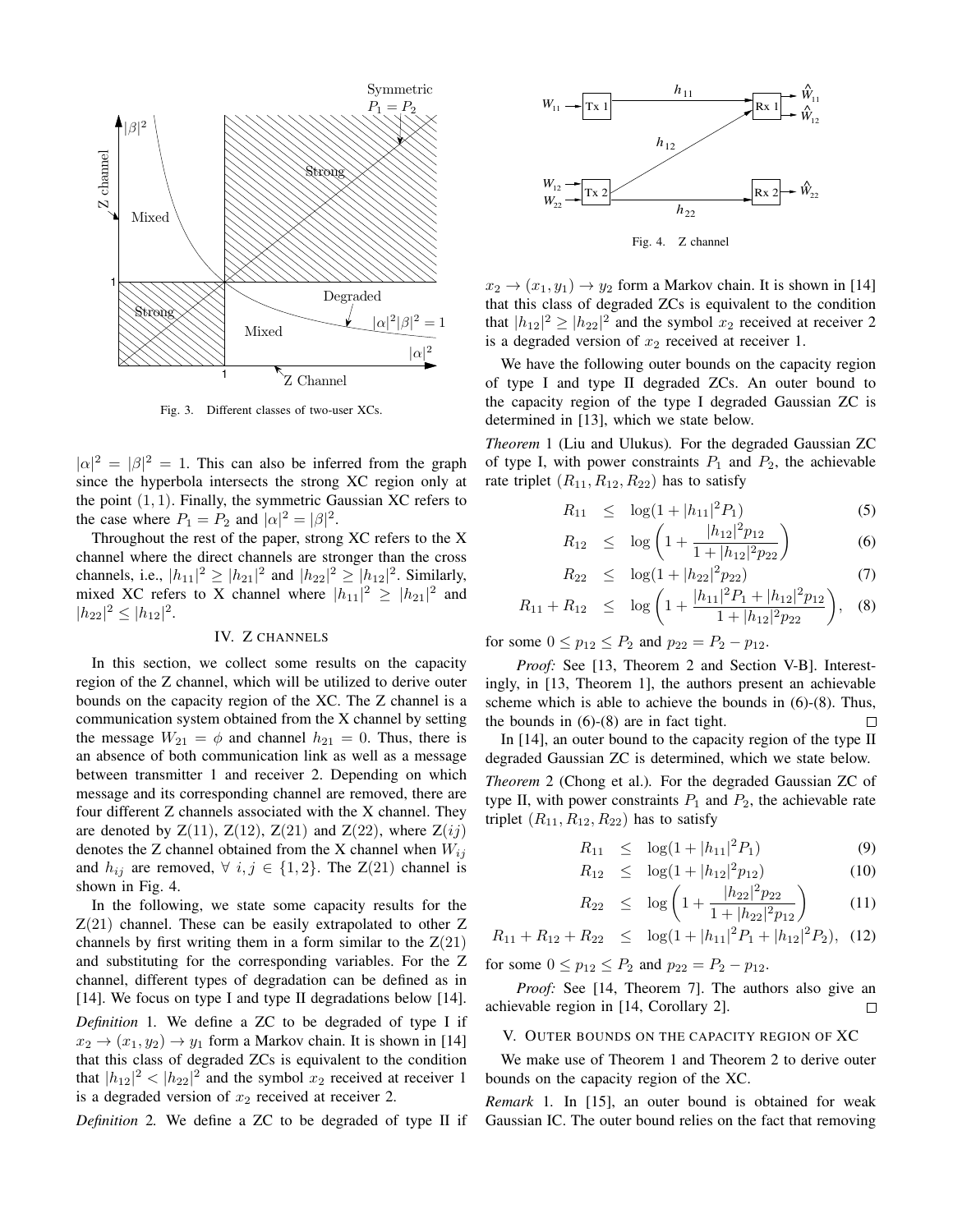one of the interfering links enlarges the capacity region of the IC. The capacity region of the IC is contained within the intersection of the capacity regions of the two one-sided Gaussian ICs. Although the capacity region of the one-sided Gaussian IC is unknown, Kramer makes use of an outer bound due to Sato [16] to derive an outer bound for weak Gaussian IC.

This approach cannot be directly applied to the XC since, unlike the IC, the cross channels also carry messages apart from interference from unintended signals. However, interestingly, an analogous result can in fact be derived for the XC. It is based on the idea that when an XC is converted to a ZC by removing one of the communication links and the corresponding message, the rate region of the remaining messages are enlarged. Since the capacity region of the ZC is not known, we use the outer bounds described in Theorem 1 and Theorem 2 instead. We prove this result in the following theorem.

*Theorem* 3. Consider a XC in which the link  $h_{21}$  and the message  $W_{21}$  are removed to obtain the  $Z(21)$  channel. Then the rate region of the XC with respect to the rate triplet  $(R_{11}, R_{12}, R_{22})$  is contained within the outer bounds to the capacity region of the  $Z(21)$  channel, described in Theorem 1 and Theorem 2, with a power allocation of  $p_{11}$  at transmitter 1 and  $P_2$  at transmitter 2, where  $0 \le p_{11} \le P_1$ .

*Proof:* See the Appendix.

 $\Box$ 

*Remark* 2. Let  $\mathcal{R}_{21}$  be a subspace in  $\mathbb{R}^4_+$  with the rate triplet  $(R_{11}, R_{12}, R_{22})$  bounded by Theorem 3 and rate variable  $R_{21}$  unbounded. Applying Theorem 3, it is clear from the above definition that the set  $\mathcal{R}_{21}$  defines an outer bound to the capacity region of XC. Although Theorem 3 has been proved with respect to the  $Z(21)$  channel, similar results apply to the other 3 combinations of rate triplets of the XC. For example, the rate region of the XC with respect to the rate triplet  $(R_{11}, R_{21}, R_{22})$  is contained within outer bounds to the capacity region of the  $Z(12)$  channel given in Theorem 1 and Theorem 2 with a power allocation of  $P_1$  at transmitter 1 and  $0 \leq p_{22} \leq P_2$  at transmitter 2, where Theorems 1 and 2 have been appropriately modified for the  $Z(12)$  channel.  $\mathcal{R}_{12}$ denotes a subspace in  $\mathbb{R}^4_+$  with  $(R_{11}, R_{21}, R_{22})$  bounded as above and  $R_{12}$  left unbounded. Regions  $\mathcal{R}_{11}$  and  $\mathcal{R}_{22}$  can be defined similarly.

Let  $R$  denote the capacity region of the XC. Then, we have the following theorem.

*Theorem* 4*.* The capacity region of the Gaussian XC is contained within the set  $\mathcal{R}_I$ , i.e.,  $\mathcal{R} \subset \mathcal{R}_I$ , where

$$
\mathcal{R}_I = \mathcal{R}_{11} \cap \mathcal{R}_{12} \cap \mathcal{R}_{21} \cap \mathcal{R}_{22}. \tag{13}
$$

*Proof:* Using Remark 2 and Theorem 3, each of the sets  $\mathcal{R}_{ij}$  defines an outer bound to the capacity region of the XC,  $\forall i, j \in 1, 2$ . Therefore, the capacity region of the Gaussian XC is inside the intersection of the outer bounds to the capacity regions of XC given in (13).  $\Box$ 

#### VI. STRONG GAUSSIAN X CHANNEL

In this section, we derive the outer bound for the capacity region of the strong Gaussian XC and use this to derive a new sum-rate outer bound.

# *A. Outer Bound on the Capacity Region*

*Theorem* 5*.* The capacity region of the strong Gaussian XC is contained within the set of rate vectors  $(R_{11}, R_{12}, R_{21}, R_{22})$ satisfying

$$
R_{11} \leq \psi_1 = \log(1 + |h_{11}|^2 p_{11})
$$
  
\n
$$
R_{12} \leq \psi_2 = \log\left(1 + \frac{|h_{12}|^2 p_{12}}{1 + |h_{12}|^2 p_{22}}\right)
$$
  
\n
$$
R_{21} \leq \psi_3 = \log\left(1 + \frac{|h_{21}|^2 p_{21}}{1 + |h_{21}|^2 p_{11}}\right)
$$
  
\n
$$
R_{22} \leq \psi_4 = \log(1 + |h_{22}|^2 p_{22})
$$
  
\n
$$
R_{11} + R_{12} \leq \psi_5 = \log\left(1 + \frac{|h_{11}|^2 p_{11} + |h_{12}|^2 p_{12}}{1 + |h_{12}|^2 p_{22}}\right)
$$
  
\n
$$
R_{21} + R_{22} \leq \psi_6 = \log\left(1 + \frac{|h_{21}|^2 p_{21} + |h_{22}|^2 p_{22}}{1 + |h_{21}|^2 p_{11}}\right)
$$
  
\n
$$
R_{11} + R_{12} + R_{21} \leq \psi_7 = \log(1 + |h_{11}|^2 P_1 + |h_{12}|^2 p_{12})
$$
  
\n
$$
R_{12} + R_{21} + R_{22} \leq \psi_8 = \log(1 + |h_{21}|^2 p_{21} + |h_{22}|^2 P_2),
$$
  
\n(14)

for some  $0 \le p_{11} \le P_1$ ,  $0 \le p_{12} \le P_2$  with  $p_{21} = P_1 - p_{11}$ ,  $p_{22} = P_2 - p_{12}.$ 

*Proof:* The rate equations in (14) is the representation of the set  $\mathcal{R}_I$  given in Theorem 4 for the strong Gaussian XC. The rate equations can be obtained by applying Theorem 3 to the four Z channels associated with the strong Gaussian XC and removing redundant equations.  $\Box$ 

Let  $R_1 = R_{11} + R_{12}$  denote the rate at receiver 1 and let  $R_2 = R_{21} + R_{22}$  denote the rate at receiver 2. The outer bounds in (14) can be converted to a set of outer bounds on  $R_1, R_2$  and  $R_1 + R_2$  by using Fourier-Motzkin elimination and removing the redundant equations. The result is as follows.

*Theorem* 6*.* The capacity region of the strong Gaussian XC is contained within the set of rate pairs  $(R_1, R_2)$  satisfying

$$
R_1 \leq \psi_5 \tag{15}
$$

$$
R_2 \leq \psi_6 \tag{16}
$$

$$
R_1 + R_2 \leq \psi_1 + \psi_8 \tag{17}
$$

$$
R_1 + R_2 \leq \psi_4 + \psi_7, \tag{18}
$$

for some  $0 \leq p_{11} \leq P_1$ ,  $0 \leq p_{12} \leq P_2$  with  $p_{21} = P_1 - p_{11}$ ,  $p_{22} = P_2 - p_{12}.$ 

# *B. New Sum-Rate Outer Bound*

Applying Theorem 6, the sum-rate of strong Gaussian XC is bounded by three different rate-inequalities, namely (17), (18), and a combination of (15), (16), Thus, three sum-rate outer bounds can be derived by maximizing each of the above rate-inequalities over  $(p_{11}, p_{12})$ . However, it can be shown that the latter bound is tighter than the former two bounds. Hence, we describe only the last bound below.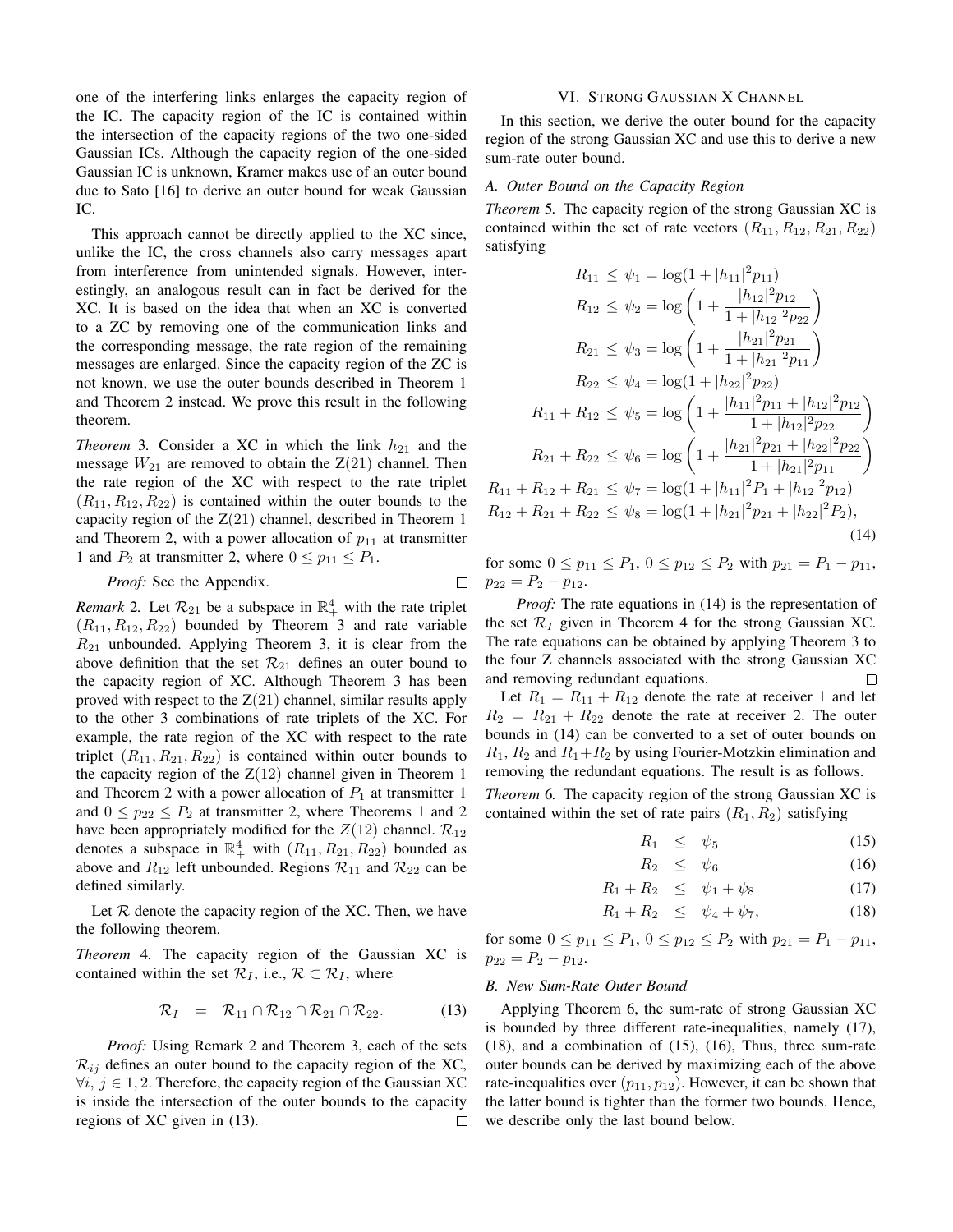The sum-rate outer bound is given by  $\max_{p_{11}, p_{12}} (\psi_5 + \psi_6)$ . It appears as though we need to perform joint optimization over  $(p_{11}, p_{12})$  of a non-convex objective function. Fortunately, this can be rewritten so that the maximizations can be carried out independently. We have

$$
\max_{p_{11}} \log \left( \frac{|h_{11}|^2 p_{11} + |h_{12}|^2 P_2 + 1}{1 + |h_{21}|^2 p_{11}} \right) + \max_{p_{22}} \log \left( \frac{1 + |h_{21}|^2 P_1 + |h_{22}|^2 p_{22}}{1 + |h_{12}|^2 p_{22}} \right). \tag{19}
$$

Although we have decoupled the optimization variables in (19), each of the individual maximizations still represents a maximization over a non-convex objective function. We make use of the following lemma to solve (19).

*Lemma* 1. Define the function  $f(x) = \log \left( \frac{1 + cx}{1 + dx} \right)$ , where  $x, c, d \in \mathbb{R}_+$ . Then, the solution of the maximization problem

$$
x^* = \underset{0 \le x \le P}{\arg \max} f(x) = \underset{0 \le x \le P}{\arg \max} \log \left( \frac{1 + cx}{1 + dx} \right)
$$

is given by

$$
x^* = \begin{cases} P & \text{if } c > d, \\ 0 & \text{if } c < d. \end{cases}
$$

and when  $c = d$ , any value of  $x^* \in [0, P]$  can be chosen.

*Proof:* The lemma can be easily proved by observing the monotonicity of the function  $f(x)$ . The function  $f(x)$  is continuous and differentiable  $\forall x \in [0, P]$ . Observe that the derivative  $f'(x)$  is positive if  $c > d$  and negative if  $c < d$ . This implies that if  $c > d$ ,  $f(x)$  is a *strictly increasing* function on the interval  $[0, P]$  and the maximum of  $f(x)$  is achieved when  $x^* = P$ . Conversely, when  $c < d$ ,  $f(x)$  is a *strictly decreasing* function and is maximized when  $x^* = 0$ . When  $c = d, f(x) = 0, \forall x \in [0, P]$  and any value of  $x^* \in [0, P]$ can be chosen.  $\Box$ 

Writing the first maximization in (19) in the form of the above lemma, it is clear that, when  $|h_{11}|^2 \geq |h_{21}|^2(1 +$  $|h_{12}|^2 P_2$ ,  $p_{11} = P_1$  solves the first maximization problem. Similarly, if  $|h_{22}|^2 \ge |h_{12}|^2 (1+ |h_{21}|^2 P_1)$ , then  $p_{22} = P_2$ . Substituting this in (19) and rearranging, we get

$$
R \quad \leq \quad \log \left( 1 + \frac{|h_{11}|^2 P_1}{1 + |h_{12}|^2 P_2} \right) + \log \left( 1 + \frac{|h_{22}|^2 P_2}{1 + |h_{21}|^2 P_1} \right)
$$

Similarly, sum-rate bounds can be calculated for the other three sub-regions. These results are summarized in Table III.

# *C. Sum-Rate Capacity*

We show that the sum-rate outer bound given in Table III is tight in three out of the four sub-regions.

*Theorem* 7*.* The sum-rate outer bound for the strong Gaussian XC given in Table III is achievable in regions I, II and III, and it represents the sum-rate capacity in those regions.

*Proof:* The sum-rate outer bound for region I given in Table III can be achieved with a simple scheme of transmitting only on the direct channels, i.e.,  $W_{11}$  and  $W_{22}$  are transmitted with power  $P_1$  and  $P_2$ , respectively, while the cross messages  $W_{12} = W_{21} = \phi$ . The cross channels interfere with the decoding of the direct messages. Such a scheme clearly achieves the sum-rate bound for region I. The bound for region II can be achieved with the MAC transmission from transmitters 1 and 2 to receiver 1, while messages  $W_{21} = W_{22} = \phi$ . Similarly, the outer bound for region III can be achieved with the MAC transmission from transmitters 1 and 2 to receiver 2, while messages  $W_{11} = W_{12} = \phi$ . Thus, we have shown that the sum-rate outer bounds for regions I, II and III are achievable.  $\Box$ 

Observe that in regions II and III, the XC is operated as a MAC, while in region I, the XC is operated as an IC. The outer bound to the capacity region for a strong Gaussian XC is illustrated in Fig. 5 for all the four regions. It is clear from the rate equations in Theorem 6 that there are at most five corner points. We calculate the corner points below. Point A is obtained by maximizing (15) over all  $(p_{11}, p_{12})$ . It is obvious that  $p_{11} = P_1$ ,  $p_{12} = P_2$  solves this problem and the corner point A is given by

$$
R_1 \le \log(1+|h_{11}|^2 P_1 + |h_{12}|^2 P_2),
$$

which is achievable by the MAC formed by transmitters 1 and 2 to receiver 1. Similarly, corner point D is given by

$$
R_2 \le \log(1+|h_{21}|^2 P_1 + |h_{22}|^2 P_2),
$$

and is achieved by the MAC formed by transmitters 1 and 2 to receiver 2.

In Fig. 5a, the line BC represents the sum-rate bound for region I given in Table III and point F is the rate point achieved by transmitting only on the direct channels and treating interference as noise. Theorem 7 ensures us that point F lies on BC, i.e., sum-rate capacity is achieved at point F. The line AF can be achieved using a time-sharing strategy between the points A and F. Similarly, line DF is also achievable. Thus, any point within the region AEDFA is achievable and the shaded region denotes an achievable region for region I. Likewise, the outer bounds for the other regions are illustrated in Fig. 5b–Fig. 5d.

# *D. Discussion on the Implications of Region I*

.

In region I, messages are transmitted only on the direct channels and interference from the cross channels are treated as noise. This is akin to the noisy-interference or the lowinterference sum-rate capacity result of the IC. In this region, sum-rate capacity of the IC is achieved by treating interference as noise [8]–[10]. In [7], the authors showed that the results carryover to the XC, i.e., the XC can be operated as an IC and interference treated as noise to achieve the sum-rate capacity. The low-interference sum-rate capacity region for the IC/XC given in [7]–[10] is

$$
\frac{|h_{21}|}{|h_{11}|}(1+|h_{12}|^2P_2) + \frac{|h_{12}|}{|h_{22}|}(1+|h_{21}|^2P_1) \leq 1. (20)
$$

On the other hand, the channel constraints for region I can be rewritten as

$$
\frac{|h_{21}|^2}{|h_{11}|^2}(1+|h_{12}|^2P_2) \le 1 \; ; \; \frac{|h_{12}|^2}{|h_{22}|^2}(1+|h_{21}|^2P_1) \le 1. \tag{21}
$$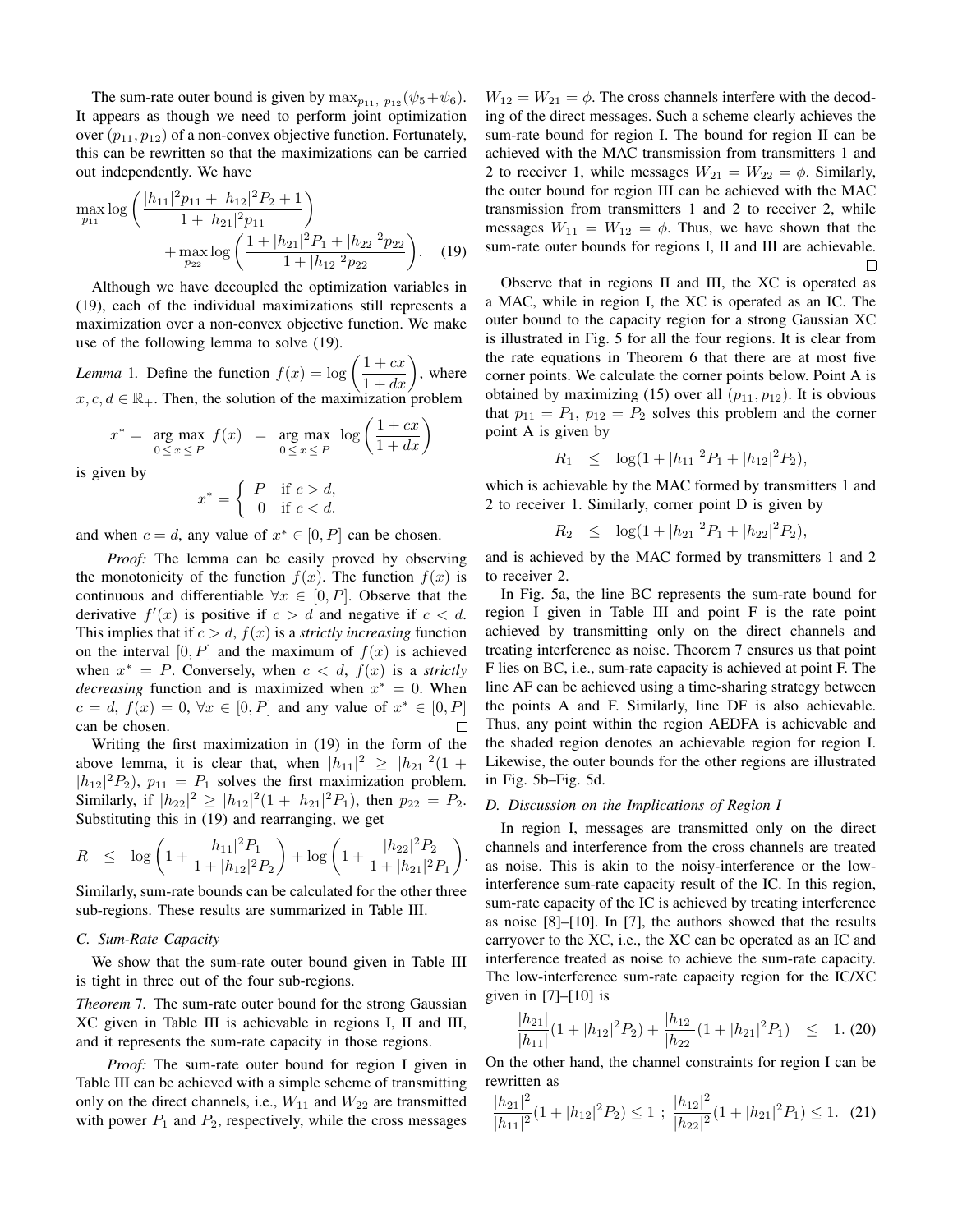| Region       | <b>Channel Constraints</b>                                                                                   |  | Sum-Rate Outer Bound for Strong Gaussian XC                                                                                                                                                                                      |
|--------------|--------------------------------------------------------------------------------------------------------------|--|----------------------------------------------------------------------------------------------------------------------------------------------------------------------------------------------------------------------------------|
|              |                                                                                                              |  | $\bigg  h_{11} ^2 \geq  h_{21} ^2(1+ h_{12} ^2P_2)\bigg  h_{22} ^2 \geq  h_{12} ^2(1+ h_{21} ^2P_1)\bigg  \log \left(1+\frac{ h_{11} ^2P_1}{1+ h_{12} ^2P_2}\right) + \log \left(1+\frac{ h_{22} ^2P_2}{1+ h_{21} ^2P_1}\right)$ |
| $\mathbf{I}$ | $\left   h_{11} ^2 \ge  h_{21} ^2 (1+ h_{12} ^2 P_2) \right   h_{22} ^2 \le  h_{12} ^2 (1+ h_{21} ^2 P_1)$   |  | $\log(1+ h_{11} ^2P_1+ h_{12} ^2P_2)$                                                                                                                                                                                            |
| III          | $\left   h_{11} ^2 \leq  h_{21} ^2 (1+ h_{12} ^2 P_2) \right   h_{22} ^2 \geq  h_{12} ^2 (1+ h_{21} ^2 P_1)$ |  | $\log(1+ h_{21} ^2P_1+ h_{22} ^2P_2)$                                                                                                                                                                                            |
| IV           | $\left   h_{11} ^2 \leq  h_{21} ^2 (1+ h_{12} ^2 P_2) \right   h_{22} ^2 \leq  h_{12} ^2 (1+ h_{21} ^2 P_1)$ |  | $\log(1+ h_{12} ^2P_2)+\log(1+ h_{21} ^2P_1)$                                                                                                                                                                                    |

TABLE III SUM-RATE BOUND FOR STRONG GAUSSIAN X CHANNELS



Fig. 5. Illustration of the outer bound to the capacity region of strong Gaussian XC for all the four regions defined in Table III.

Curiously, it is not difficult to see that the region defined by channel constraints in (21) is a larger region than (20) and includes (20) as a subset. Since the XC is operated as an IC in region I, and both of them share the same physical channel, this begs the question whether region I defined by (21) carries over to the IC. Note that (20) is only a sufficient condition for the IC to be in the low-interference regime, where treating interference as noise achieves sum-rate capacity. Thus, there might exist channels which do not satisfy (20), but belong to the low-interference regime [10].

Although we suspect that (21) is indeed the new sufficient condition for an IC to be in the low-interference region, to conclusively settle the argument, we need to come up with tight sum-rate outer bounds for the IC to be in the lowinterference region. We do not pursue this here as this will take us away from the XC, which is the focus of this paper.

# *E. Comparison with Other Sum-Rate Outer Bounds*

The only known sum-rate outer bounds for the XC are the ETW bounds in [7, Theorem 5.3]. With some effort it is not difficult to show that the sum-rate outer bound for strong Gaussian XCs in Table III outperforms the ETW bounds in all regions of the strong XC sum-rate capacity region.

# VII. MIXED GAUSSIAN X CHANNEL

Similar to the previous section, we derive outer bounds on the capacity region of the mixed Gaussian XC and use this to derive two sum-rate outer bounds.

#### *A. Outer Bound on the Capacity Region*

*Theorem* 8*.* The capacity region of the mixed Gaussian XC is contained within the set of rate vectors  $(R_{11}, R_{12}, R_{21}, R_{22})$ satisfying

$$
R_{11} \leq \varphi_1 = \log(1 + |h_{11}|^2 p_{11})
$$
  
\n
$$
R_{12} \leq \varphi_2 = \log(1 + |h_{12}|^2 p_{12})
$$
  
\n
$$
R_{21} \leq \varphi_3 = \log\left(1 + \frac{|h_{21}|^2 p_{21}}{1 + |h_{21}|^2 p_{11}}\right)
$$
  
\n
$$
R_{22} \leq \varphi_4 = \log\left(1 + \frac{|h_{22}|^2 p_{22}}{1 + |h_{22}|^2 p_{12}}\right)
$$
  
\n
$$
R_{21} + R_{22} \leq \varphi_5 = \log\left(1 + \frac{|h_{21}|^2 p_{21} + |h_{22}|^2 p_{22}}{1 + |h_{21}|^2 p_{11}}\right)
$$
  
\n
$$
R_{21} + R_{22} \leq \varphi_6 = \log\left(1 + \frac{|h_{21}|^2 p_{21} + |h_{22}|^2 p_{22}}{1 + |h_{22}|^2 p_{12}}\right)
$$
  
\n
$$
R_{11} + R_{12} + R_{21} \leq \varphi_7 = \log(1 + |h_{11}|^2 P_1 + |h_{12}|^2 p_{12})
$$
  
\n
$$
R_{11} + R_{12} + R_{22} \leq \varphi_8 = \log(1 + |h_{11}|^2 p_{11} + |h_{12}|^2 P_2).
$$
  
\n(22)

for some  $0 \le p_{11} \le P_1$ ,  $0 \le p_{12} \le P_2$  with  $p_{21} = P_1 - p_{11}$ ,  $p_{22} = P_2 - p_{12}.$ 

*Proof:* The rate equations in (22) is the representation of the set  $\mathcal{R}_I$  given in Theorem 4 for the mixed Gaussian XC. The rate equations can be obtained by applying Theorem 3 to the four Z channels associated with the mixed Gaussian XC and removing redundant equations.  $\Box$ 

The outer bounds in (22) can be converted to a set of outer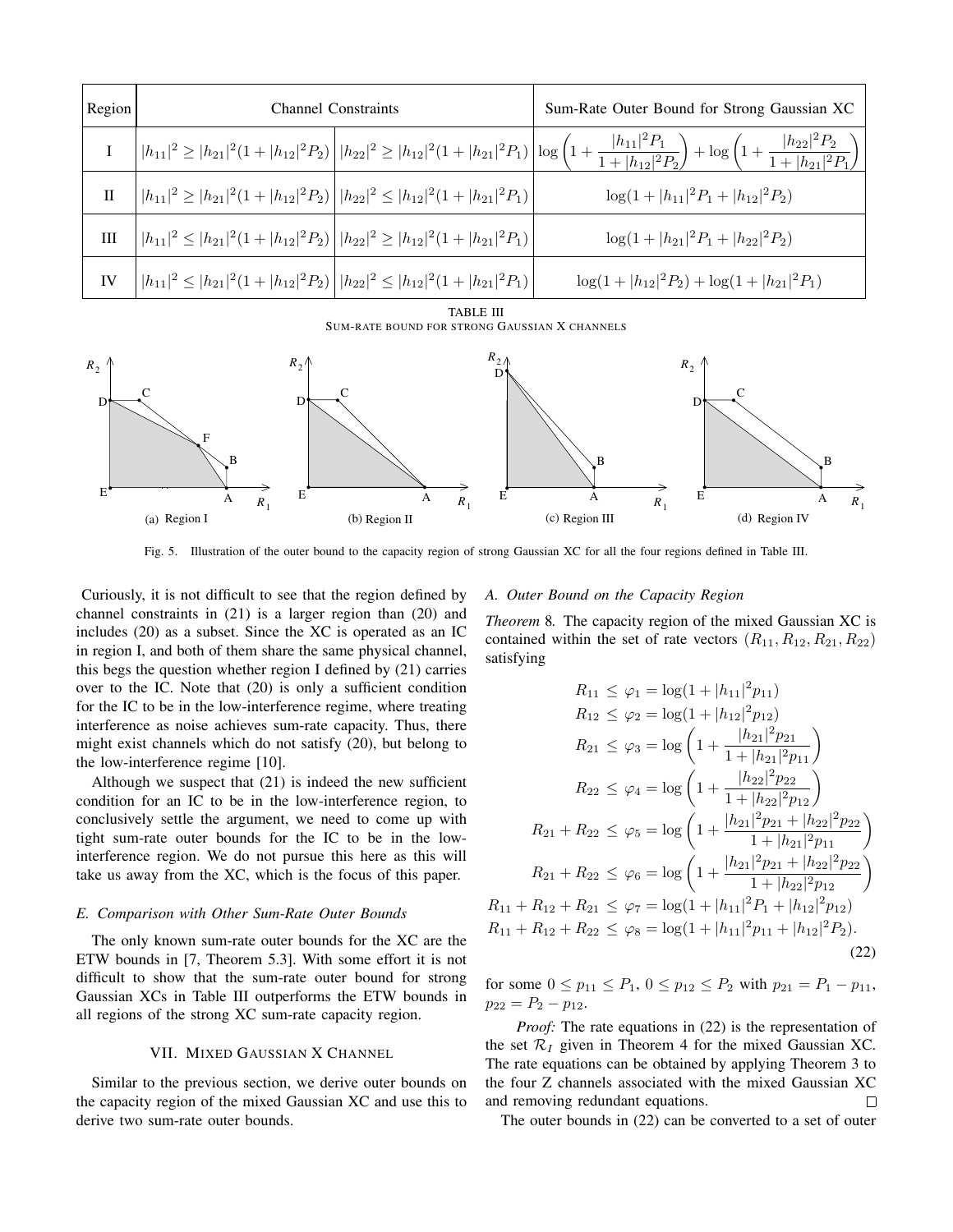bounds on  $R_1$ ,  $R_2$ ,  $R_1 + R_2$  and  $2R_1 + R_2$  by using Fourier-Motzkin elimination. The result is as follows.

*Theorem* 9*.* The capacity region of the mixed Gaussian XC is contained within the set of rate pairs  $(R_1, R_2)$  satisfying

$$
R_1 \leq \varphi_1 + \varphi_2 \tag{23}
$$

$$
R_2 \leq \varphi_5 \tag{24}
$$

$$
R_2 \leq \varphi_6 \tag{25}
$$

$$
R_2 \leq \varphi_3 + \varphi_4 \tag{26}
$$

$$
R_1 + R_2 \leq \varphi_4 + \varphi_7 \tag{27}
$$

$$
R_1 + R_2 \leq \varphi_3 + \varphi_8 \tag{28}
$$
  

$$
2R_1 + R_2 \leq \varphi_7 + \varphi_8, \tag{29}
$$

for some  $0 \le p_{11} \le P_1$ ,  $0 \le p_{12} \le P_2$  with  $p_{21} = P_1 - p_{11}$ ,  $p_{22} = P_2 - p_{12}.$ 

# *B. New Sum-Rate Outer Bounds*

As in the case of the strong Gaussian XC, using Theorem 9, two sum-rate outer bounds on the mixed Gaussian XC can be derived. We describe them one by one below. The first bound is given by  $\max_{p_{11}, p_{12}} (\varphi_4 + \varphi_7)$  and can be written as

$$
R \leq \max_{p_{11}, p_{12}} \log \left( \frac{(1+|h_{11}|^2 P_1 + |h_{12}|^2 p_{12})(1+|h_{22}|^2 P_2)}{1+|h_{22}|^2 p_{12}} \right).
$$

Applying Lemma 1 to the above expression, we conclude that if  $|h_{12}|^2 \ge |h_{22}|^2 (1+|h_{11}|^2 P_1)$  then  $p_{12} = P_2$  and we have

$$
R \leq \log(1+|h_{11}|^2 P_1 + |h_{12}|^2 P_2). \tag{30}
$$

On the other hand, if  $|h_{12}|^2 \leq |h_{22}|^2(1+|h_{11}|^2P_1)$ , then

$$
R \le \log(1+|h_{11}|^2 P_1) + \log(1+|h_{22}|^2 P_2). \quad (31)
$$

The second outer bound can be written as  $\max_{p_{11}, p_{12}} (\varphi_3 +$  $\varphi_8$ ). Using a similar analysis as in the first bound, we conclude that if  $|h_{11}|^2 \geq |h_{21}|^2 (1+|h_{12}|^2 P_2)$ , the sum-rate is bounded by (30). If this condition is not met, then the sum-rate is bounded as

$$
R \le \log(1+|h_{12}|^2 P_2) + \log(1+|h_{21}|^2 P_1). \quad (32)
$$

The above results are summarized in Table IV. Finally,  $2R_1 +$  $R_2$  in (29) is bounded by  $\max_{p_{11}, p_{12}} (\varphi_7 + \varphi_8)$  and is given by

$$
2R_1 + R_2 \le 2\log(1+|h_{11}|^2 P_1 + |h_{12}|^2 P_2), \quad (33)
$$

which is achievable by the MAC formed by transmitters 1 and 2 to receiver 1 over two channel uses.

# *C. Sum-Rate Capacity*

From the discussions in the previous subsection, we have the following theorem.

*Theorem* 10*.* The sum-rate outer bound for the mixed Gaussian XC given in Table IV is achievable in regions I and II, and it represents the sum-rate capacity in those regions.

*Proof:* The sum-rate bound for regions I and II in Table IV is achieved by the MAC formed by transmitters 1 and 2 to receiver 1.  $\Box$ 



Fig. 6. Illustration of the outer bound to the capacity region of mixed Gaussian XC for all the three regions defined in Table IV

The above sum-rate capacity result was first obtained in [11, Theorem 4] and a rather long three part proof was given to prove each of the regions in the above theorem. However, we have shown that the regions given in Theorem 10 are obtained as a natural consequence of the outer bound for the capacity region of the mixed Gaussian XC given in Theorem 9.

Note that unlike in case of the strong Gaussian XC, the channel constraints given in regions I and II in Table IV are independent of each other. This means that when either of the regions are true, as per Theorem 10, the sum-rate capacity is achieved. It is clear that the remaining region can be characterized by the intersection of the channel constraints in region III in Table IV, and in this case, the sum-rate is bounded by the minimum of the rate inequalities in (31) and (32).

The outer bound to the capacity region is illustrated in Fig. 6 for all the three regions. In all the graphs, point K is obtained by maximizing (24)-(26) over all  $(p_{11}, p_{12})$  and taking their minimum. It is given by

$$
R_2 \le \log(1+|h_{21}|^2 P_1 + |h_{22}|^2 P_2). \tag{34}
$$

Similarly, point H is obtained from (33) which gives a tighter bound on rate  $R_1$  than that obtained by maximizing (23) over all  $(p_{11}, p_{12})$  and is given by

$$
R_1 \le \log(1+|h_{11}|^2 P_1 + |h_{12}|^2 P_2). \tag{35}
$$

Fig. 6a represents the outer bound to the capacity region for regions I and II. The shaded region represents an achievable region for regions I and II. This is because, points H and K are achievable by the MAC at receiver 1 and receiver 2, respectively. The line KH is achievable by time-sharing between these two strategies. Fig. 6b represents the outer bound to the capacity region for region III and the shaded region represents an achievable region.

# *D. Comparison with Other Known Sum-Rate Outer Bounds*

We compare the outer bounds developed in the previous subsection with the ETW bounds in [7, Theorem 5.3]. With some effort it is not difficult to show that the sum-rate outer bounds in the previous subsection outperform the ETW bounds in regions I and II. In region III, further analysis is needed to ascertain the comparative tightness of the bounds.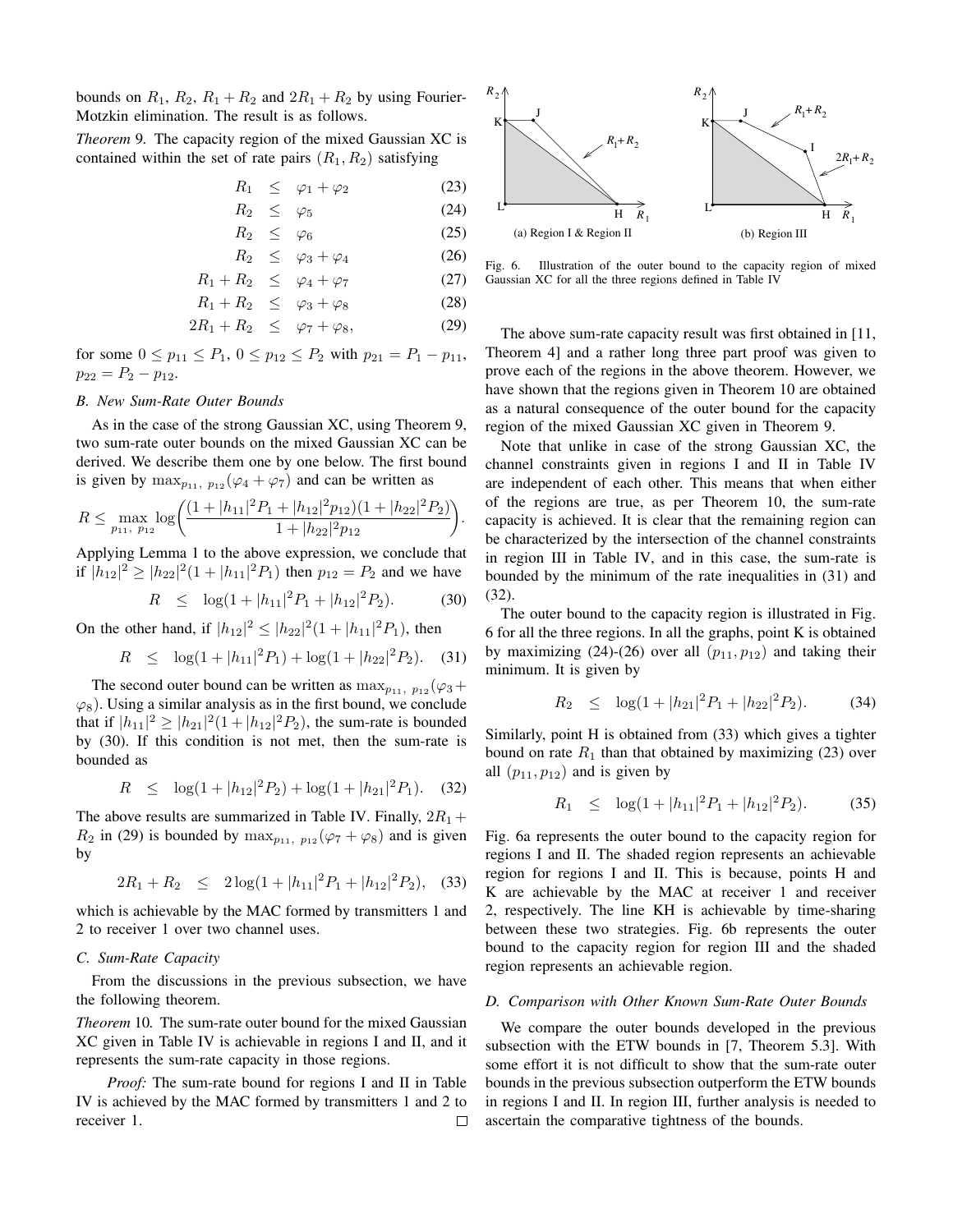| Region | <b>Channel Constraints</b>                     |                                                | Sum-Rate Outer Bound for Mixed Gaussian XC                                                                                                                                                                               |
|--------|------------------------------------------------|------------------------------------------------|--------------------------------------------------------------------------------------------------------------------------------------------------------------------------------------------------------------------------|
|        | $ h_{12} ^2 \geq  h_{22} ^2(1+ h_{11} ^2P_1) $ | -                                              | $\log(1+ h_{11} ^2P_1+ h_{12} ^2P_2)$                                                                                                                                                                                    |
| Н      |                                                | $ h_{11} ^2 \geq  h_{21} ^2(1+ h_{12} ^2P_2) $ | $\log(1+ h_{11} ^2P_1+ h_{12} ^2P_2)$                                                                                                                                                                                    |
| Ш      |                                                |                                                | $\left   h_{12} ^2 \leq  h_{22} ^2 (1+ h_{11} ^2 P_1) \right   h_{11} ^2 \leq  h_{21} ^2 (1+ h_{12} ^2 P_2) \left  \min \left( \log(1+ h_{11} ^2 P_1) + \log(1+ h_{22} ^2 P_2),  \log(1+ h_{21} ^2 P_1) \right) \right $ |
|        |                                                |                                                |                                                                                                                                                                                                                          |

TABLE IV SUM-RATE OUTER BOUND FOR MIXED GAUSSIAN X CHANNELS



Fig. 7. Comparison of sum-rate outer bounds for mixed Gaussian X channel.

In Fig. 7, we compare the sum-rate outer bounds in the previous subsection with the ETW bounds in [7], where we have plotted the minimum of the two bounds in [7, Theorem 5.3]. We assume the following:  $h_{11} = 1$ ,  $h_{12} = 2$ ,  $h_{21} =$  $h_{22} = a$ ,  $P_1 = 10$ dB,  $P_2 = 0$ dB. We plot the performance of the bounds when  $a^2$  is varied from 0 to 1.

Also plotted are the three regions defined in Table IV. The channel constraint for region I is given by  $a^2 \le 4/(1+P_1)$  = 0.363 and that for region II is  $a^2 \le 1/(1+4P_2)=0.2$ . Thus, for this particular channel configuration and power levels, we see that region II is contained within region I and the first sum-rate outer bound outperforms the ETW bound in all the three regions.

# VIII. CONCLUSIONS

We investigated the capacity region of the Gaussian X channel (XC). We first classified the XC into two classes, the strong XC and the mixed XC. We derived bounds on the capacity region for each of the two classes. We used the idea that when one of the messages is eliminated from the XC, the rate region of the remaining three messages are enlarged. We made use of the Z channel to bound the rate region of the remaining messages and showed that it defines a subspace in  $\mathbb{R}^4_+$  and forms an outer bound to the capacity region of the XC. Thus, the outer bound to the capacity region of the XC was obtained as the intersection of the outer bounds to the four combinations of the rate triplets of the XC. Using these outer bounds, we derived new sum-rate outer bounds for both strong and mixed Gaussian XCs and compared them with those existing in literature. We showed that the sum-rate outer bound for strong XC gave the sum-rate capacity in three out of the four sub-regions of the strong XC capacity region. In case of mixed XC, we recovered the recent sum-rate capacity results in [11] and gave a simple alternate proof of the same.

# APPENDIX PROOF OF THEOREM 3

Consider the XC with the message  $W_{21}$  given at both the receivers as side information. This is equivalent to removing link  $h_{21}$  and the message  $W_{21}$  from the XC. Thus, we obtain the  $Z(21)$  channel.

Let  $|h_{22}|^2 > |h_{12}|^2$  which is the condition for the type I degradation of the resulting  $Z(21)$  channel. Applying Theorem 1 to this channel, clearly (5)–(8) represents the rate region of the remaining messages  $W_{11}$ ,  $W_{12}$  and  $W_{22}$ . It remains to prove the existence of  $p_{11} \in [0, P_1]$  such that the rate equations (5)–(8) continue to hold true when  $P_1$  is replaced with  $p_{11}$ . Since (6) and (7) do not contain  $P_1$ , it suffices to show that the power allocation  $P_1$  in (5) and (8) can be replaced with  $0 \leq p_{11} \leq P_1$ .

To this end, let  $y_i^n$  denote the vector of received symbols of length *n* at receiver *i*. Let  $x_i^n$  denote the *n* length vector of transmitted symbols at transmitter  $i$ . Along with message  $W_{21}$ , let  $\mathbf{x}_2^n$  also be made available at receiver 1. Using Fano's inequality, we can bound  $R_{11}$  as follows

$$
nR_{11} \leq I(W_{11}; \mathbf{y}_1^n, W_{21}, \mathbf{x}_2^n) + n\epsilon_{1n}
$$
  
\n
$$
\leq I(W_{11}; \mathbf{y}_1^n | W_{21}, \mathbf{x}_2^n) + n\epsilon_{1n}
$$
  
\n
$$
\leq h(\mathbf{y}_1^n | W_{21}, \mathbf{x}_2^n) - h(\mathbf{n}_1^n) + n\epsilon_{1n}, \quad (36)
$$

where the last but one inequality follows since  $W_{21}$ ,  $\mathbf{x}_2^n$  are independent of  $W_{11}$  and  $\epsilon_{1n} \rightarrow 0$  as  $n \rightarrow \infty$ . Next we bound the term  $h(\mathbf{y}_1^n | W_{21}, \mathbf{x}_2^n)$ . Consider the following set of inequalities

$$
n \log(\pi e) \stackrel{(a)}{=} h(\mathbf{n}_1^n) = h(\mathbf{y}_1^n | \mathbf{x}_1^n, \mathbf{x}_2^n)
$$
\n
$$
\stackrel{(b)}{\leq} h(\mathbf{y}_1^n | W_{21}, \mathbf{x}_2^n)
$$
\n
$$
\stackrel{(c)}{\leq} h(\mathbf{y}_1^n | \mathbf{x}_2^n)
$$
\n
$$
\stackrel{(d)}{\leq} n \log(\pi e(1+|h_{11}|^2 P_1)),
$$
\n(38)